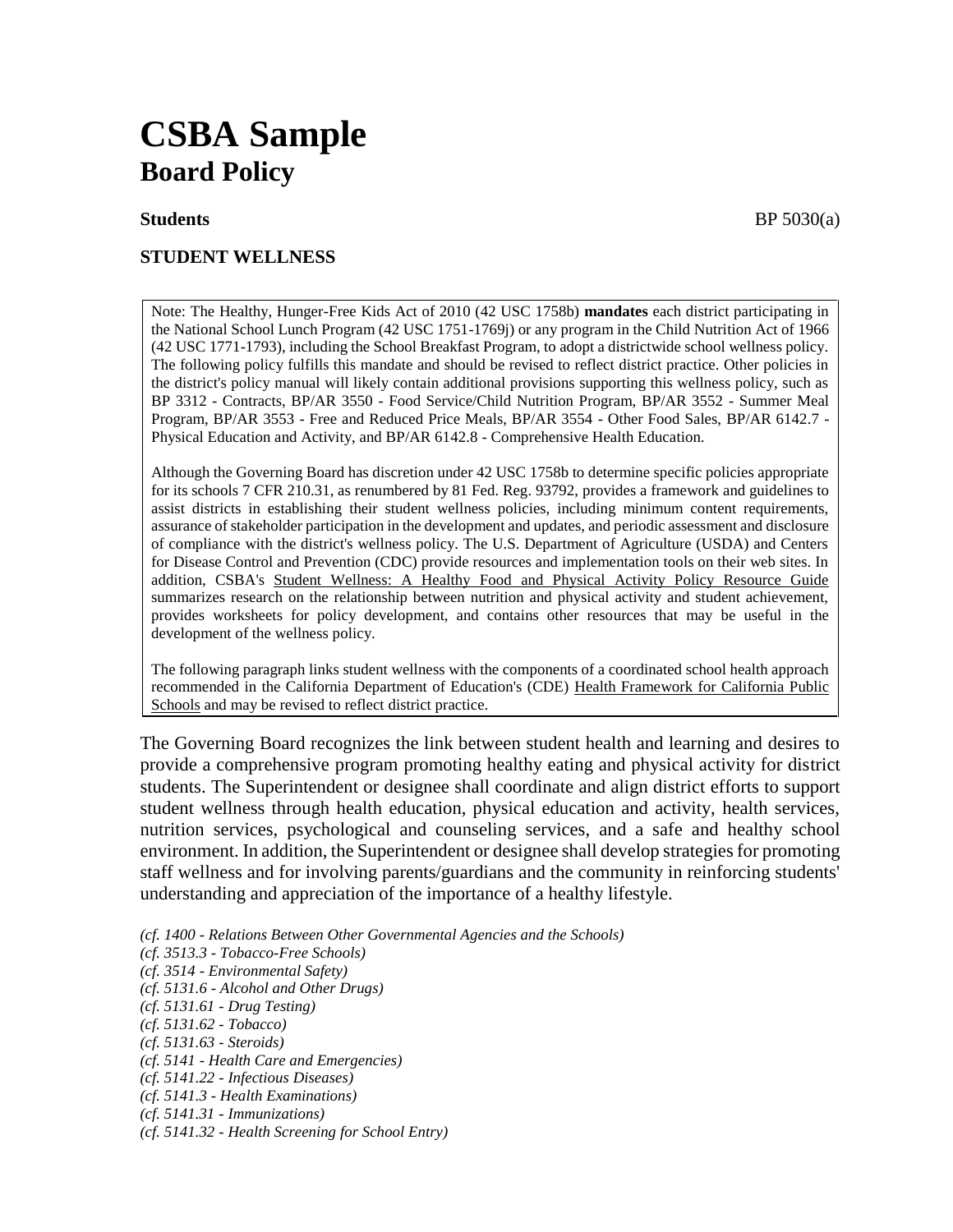*(cf. 5141.6 - School Health Services) (cf. 6142.1 - Sexual Health and HIV/AIDS Prevention Education) (cf. 6164.2 - Guidance/Counseling Services)*

#### **School Wellness Council**

Note: 42 USC 1758b and 7 CFR 210.31, require that districts permit specified stakeholders to participate in the development, implementation, and periodic review and update of the district's wellness policy. One method to achieve continuing involvement of those groups and other key stakeholders is through the creation of a school wellness council, as recommended in the CDE's Health Framework for California Public Schools. Pursuant to Government Code 54952, committees created by formal action of the Board are subject to open meeting laws (the Brown Act); see AR 1220 - Citizen Advisory Committees.

The Superintendent or designee shall encourage parents/guardians, students, food service employees, physical education teachers, school health professionals, Board members, school administrators, and members of the public to participate in the development, implementation, and periodic review and update of the district's student wellness policy. (42 USC 1758b; 7 CFR 210.31)

Note: The remainder of this section is **optional** and may be revised to reflect district practice.

To fulfill this requirement, the Superintendent or designee may appoint a school wellness council or other district committee and a wellness council coordinator. The council may include representatives of the groups listed above, as well as health educators, curriculum directors, counselors, before- and after-school program staff, health practitioners, and/or others interested in school health issues.

*(cf. 1220 - Citizen Advisory Committees) (cf. 9140 - Board Representatives)*

The Superintendent or designee may make available to the public and school community a list of the names, position titles, and contact information of the wellness council members.

The wellness council shall advise the district on health-related issues, activities, policies, and programs. At the discretion of the Superintendent or designee, the duties of the council may also include the planning, implementation, and evaluation of activities to promote health within the school or community.

#### **Goals for Nutrition, Physical Activity, and Other Wellness Activities**

Note: 42 USC 1758b and 7 CFR 210.31, **mandate** that the district's wellness policy include goals for the activities specified below.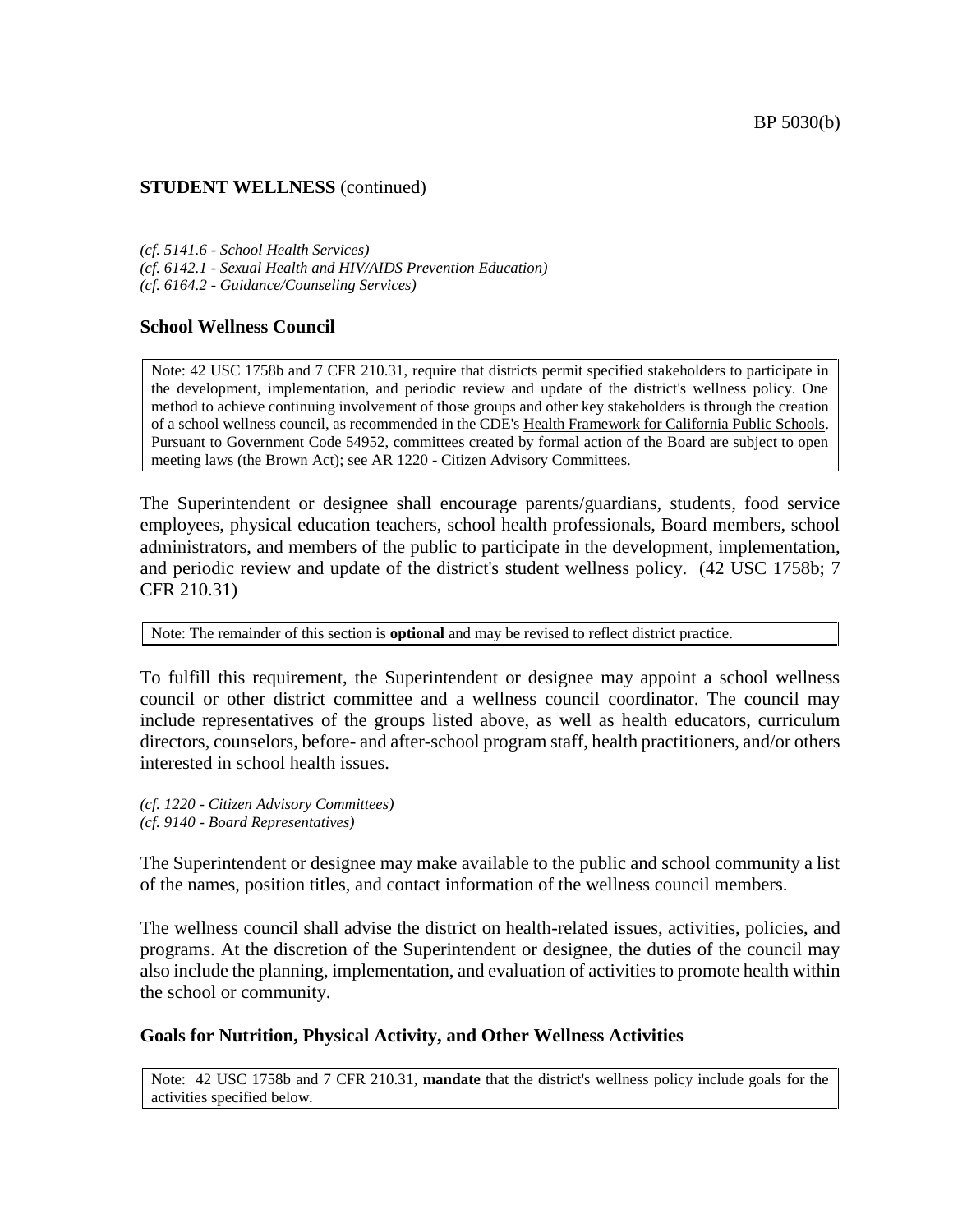The Board shall adopt specific goals for nutrition promotion and education, physical activity, and other school-based activities that promote student wellness. In developing such goals, the Board shall review and consider evidence-based strategies and techniques. (42 USC 1758b; 7 CFR 210.31)

*(cf. 0000 - Vision) (cf. 0200 - Goals for the School District)*

Note: The remainder of this section provides policy language to address this mandated topic and should be revised to reflect district practice.

The district's nutrition education and physical education programs shall be based on research, shall be consistent with the expectations established in the state's curriculum frameworks and content standards, and shall be designed to build the skills and knowledge that all students need to maintain a healthy lifestyle.

*(cf. 6011 - Academic Standards) (cf. 6142.7 - Physical Education and Activity) (cf. 6142.8 - Comprehensive Health Education) (cf. 6143 - Courses of Study)*

The nutrition education program shall include, but is not limited to, information about the benefits of healthy eating for learning, disease prevention, weight management, and oral health. Nutrition education shall be provided as part of the health education program and, as appropriate, shall be integrated into other academic subjects in the regular educational program, before- and after-school programs, summer learning programs, and school garden programs.

*(cf. 5148.2 - Before/After School Programs) (cf. 6177 - Summer Learning Programs)*

All students shall be provided opportunities to be physically active on a regular basis. Opportunities for moderate to vigorous physical activity shall be provided through physical education and recess and may also be provided through school athletic programs, extracurricular programs, before- and after-school programs, summer learning programs, programs encouraging students to walk or bicycle to and from school, in-class physical activity breaks, and other structured and unstructured activities.

*(cf. 5142.2 - Safe Routes to School Program) (cf. 6145 - Extracurricular and Cocurricular Activities) (cf. 6145.2 - Athletic Competition)*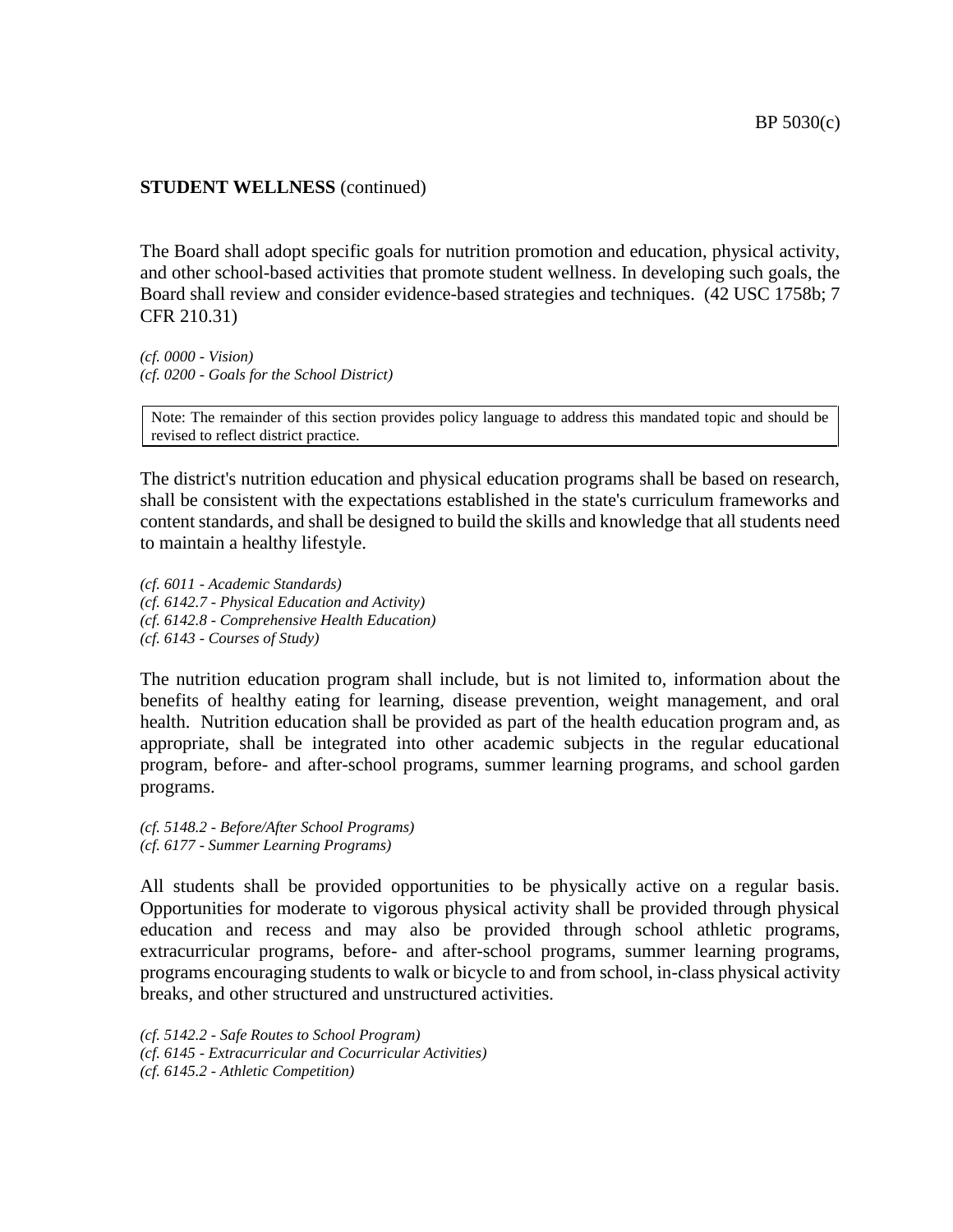The Board may enter into a joint use agreement or memorandum of understanding to make district facilities or grounds available for recreational or sports activities outside the school day and/or to use community facilities to expand students' access to opportunity for physical activity.

*(cf. 1330.1 - Joint Use Agreements)*

Professional development may be regularly offered to the nutrition program director, managers, and staff, as well as health education teachers, physical education teachers, coaches, activity supervisors, and other staff as appropriate to enhance their knowledge and skills related to student health and wellness.

*(cf. 4131 - Staff Development) (cf. 4231 - Staff Development) (cf. 4331 - Staff Development)*

In order to ensure that students have access to comprehensive health services, the district may provide access to health services at or near district schools and/or may provide referrals to community resources.

The Board recognizes that a safe, positive school environment is also conducive to students' physical and mental health and thus prohibits bullying and harassment of all students, including bullying on the basis of weight or health condition.

*(cf. 5131.2 - Bullying) (cf. 5145.3 - Nondiscrimination/Harassment)*

The Superintendent or designee shall encourage staff to serve as positive role models for healthy eating and physical fitness. He/she shall promote work-site wellness programs and may provide opportunities for regular physical activity among employees.

# **Nutrition Guidelines for All Foods Available at School**

Note: 42 USC 1758b **mandates** that the district's wellness policy include nutrition guidelines that are consistent with federal nutrition standards, as specified below. Also see AR 3550 - Food Service/Child Nutrition Program.

For all foods and beverages available on each campus during the school day, the district shall adopt nutrition guidelines which are consistent with 42 USC 1758, 1766, 1773, and 1779 and federal regulations and which support the objectives of promoting student health and reducing childhood obesity. (42 USC 1758b)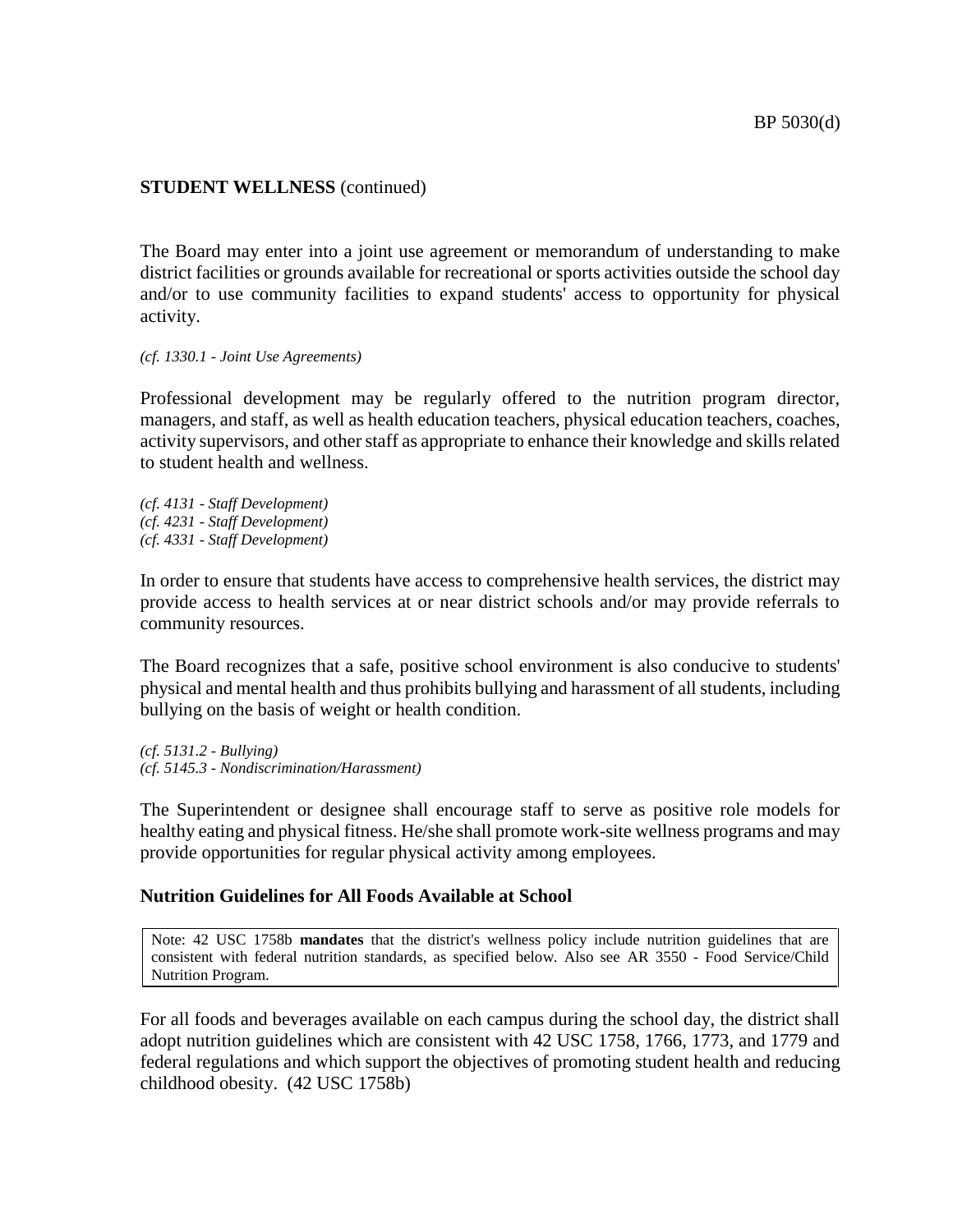Note: The remainder of this section provides policy language to address this mandated topic and should be revised to reflect district practice.

In order to maximize the district's ability to provide nutritious meals and snacks, all district schools shall participate in available federal school nutrition programs, including the National School Lunch and School Breakfast Programs and after-school snack programs, to the extent possible. When approved by the California Department of Education, the district may sponsor a summer meal program.

*(cf. 3550 - Food Service/Child Nutrition Program) (cf. 3552 - Summer Meal Program) (cf. 3553 - Free and Reduced Price Meals) (cf. 5141.27 - Food Allergies/Special Dietary Needs) (cf. 5148 - Child Care and Development)*

*(cf. 5148.3 - Preschool/Early Childhood Education)*

Note: Pursuant to 42 USC 1758, schools participating in the National School Lunch Program are required to make free drinking water available for consumption at locations where meals are served during meal service. In addition, Education Code 38086 requires all California schools to make free drinking water available during school meal times, unless the Board adopts a resolution demonstrating that the district is unable to comply due to fiscal constraints or health or safety concerns. See AR 3550 - Food Service/Child Nutrition Program for policy language related to these requirements. Also see CSBA's policy brief Increasing Access to Drinking Water in Schools for further information and sample strategies for providing water and encouraging consumption. Information on potential funding sources to comply with the potable water requirement is available on the CDE web site.

The Superintendent or designee shall provide access to free, potable water in the food service area during meal times in accordance with Education Code 38086 and 42 USC 1758, and shall encourage students' consumption of water by educating them about the health benefits of water and by serving water in an appealing manner.

Note: Pursuant to 7 CFR 210.31, districts are **mandated** to include, within the wellness policy, standards for all foods and beverages which are made available to students outside the district's food services program (e.g., sales through vending machines, student stores, and fundraisers). Nutrition standards and other requirements pertaining to such food sales are addressed in AR 3554 - Other Food Sales.

The Board believes that all foods and beverages sold to students at district schools, including those available outside the district's reimbursable food services program, should support the health curriculum and promote optimal health. Nutrition standards adopted by the district for foods and beverages provided through student stores, vending machines, or other venues shall meet or exceed state and federal nutrition standards.

*(cf. 3312 - Contracts) (cf. 3554 - Other Food Sales)*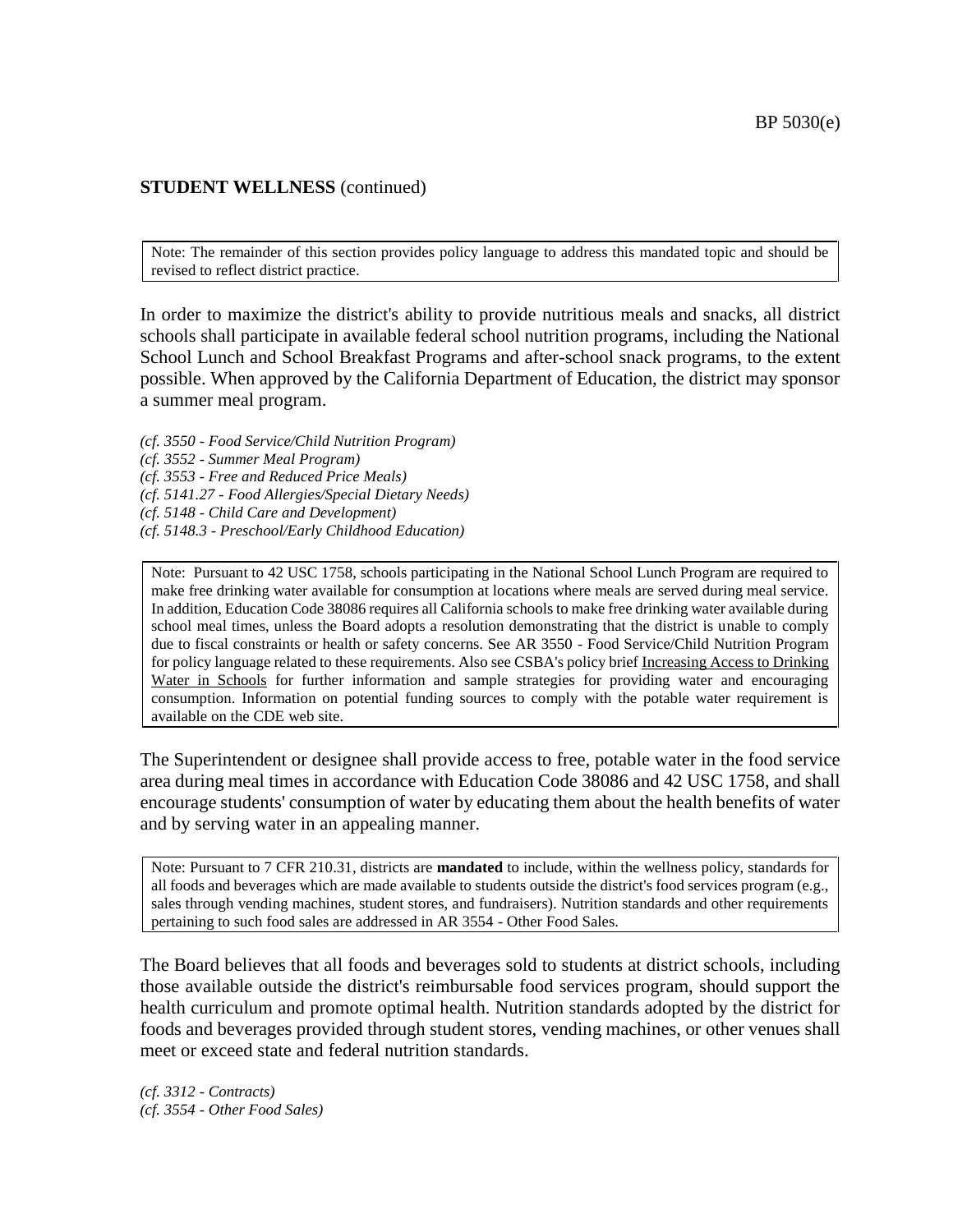The Superintendent or designee shall encourage school organizations to use healthy food items or non-food items for fundraising purposes.

He/she also shall encourage school staff to avoid the use of non-nutritious foods as a reward for students' academic performance, accomplishments, or classroom behavior.

School staff shall encourage parents/guardians or other volunteers to support the district's nutrition education program by considering nutritional quality when selecting any snacks which they may donate for occasional class parties. Class parties or celebrations shall be held after the lunch period when possible.

Note: Pursuant to 7 CFR 210.31 and Education Code 49431.9, as added by AB 841 (Ch. 843, Statutes of 2017), only those foods and beverages that are allowed for sale on campus during the school day may be marketed within the district. This prohibition includes the advertising during the school day on any property or facility owned or leased by the school district or school and used for school-related activities, including, but not limited to, school buildings, athletic fields, facilities, signs, scoreboards, or parking lots, or any school buses or other vehicles, equipment, vending machines, uniforms, educational material, or supplies. Also see BP 1325 - Advertising and Promotion.

To reinforce the district's nutrition education program, the Board prohibits the marketing and advertising of foods and beverages that do not meet nutrition standards for the sale of foods and beverages on campus during the school day. (Education Code 49431.9 7 CFR 210.31)

*(cf. 1325 - Advertising and Promotion)*

# **Program Implementation and Evaluation**

\_\_\_\_\_\_\_\_\_\_\_\_\_\_\_\_\_\_\_\_\_\_\_\_\_\_\_\_\_\_\_\_\_\_\_\_\_\_\_\_

\_\_\_\_\_\_\_\_\_\_\_\_\_\_\_\_\_\_\_\_\_\_\_\_\_\_\_\_\_\_\_\_\_\_\_\_\_\_\_\_

\_\_\_\_\_\_\_\_\_\_\_\_\_\_\_\_\_\_\_\_\_\_\_\_\_\_\_\_\_\_\_\_\_\_\_\_\_\_\_\_

Note: 42 USC 1758b and 7 CFR 210.31 require the district to identify an individual with the authority and responsibility to ensure that each district school complies with the wellness policy. The Analysis of Comments to the federal regulations, 81 Fed. Reg. 50151 pg. 50155, recommends that districts provide a means of contacting the designated individual by providing a district or school phone number and/or email address.

The Superintendent designates the individual(s) identified below as the individual(s) responsible for ensuring that each school site complies with the district's wellness policy. (42 USC 1758b; 7 CFR 210.31)

(Title or Position)

(Phone Number)

(Email Address)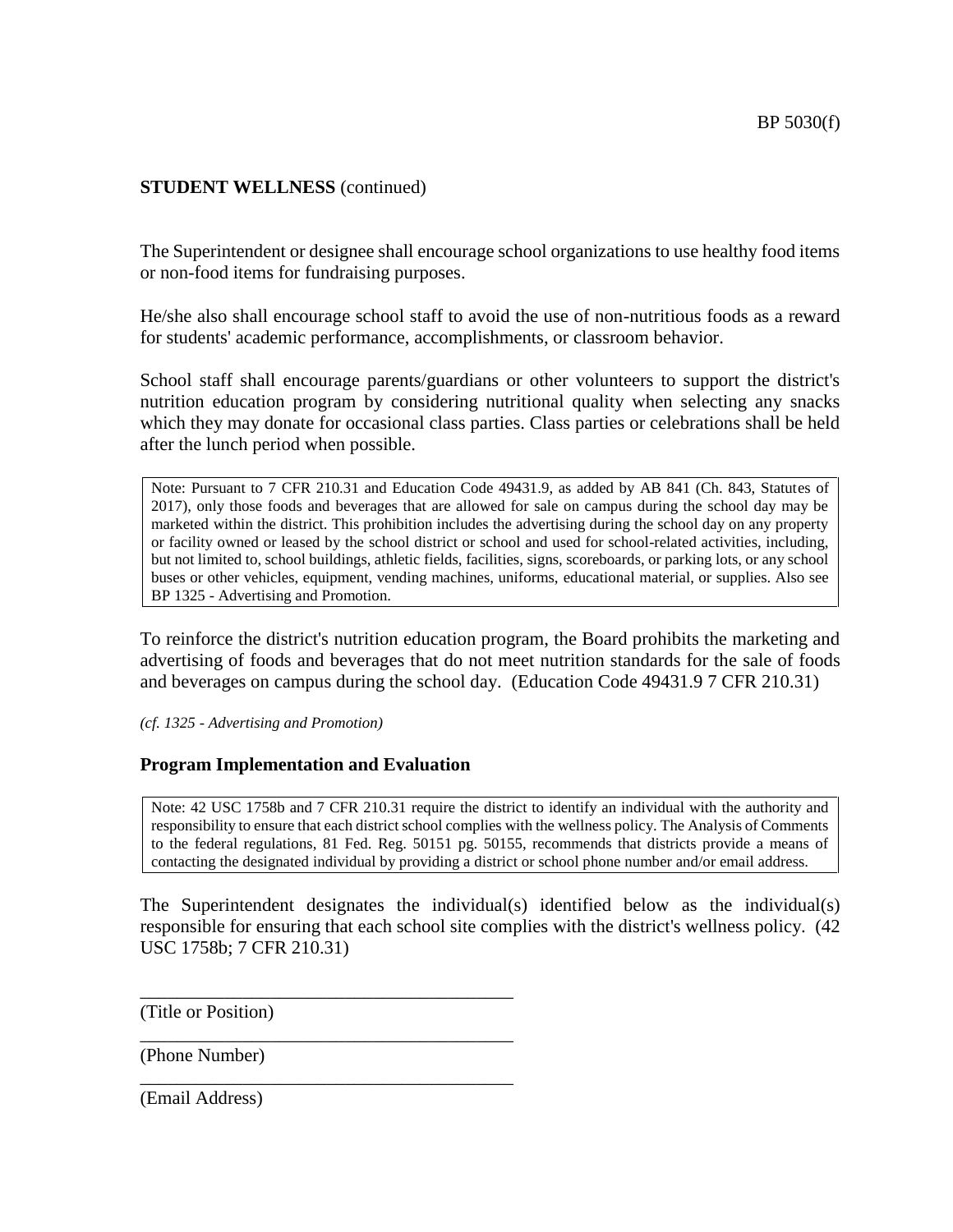*(cf. 0500 - Accountability) (cf. 3555 - Nutrition Program Compliance)*

Note: 42 USC 1758b and 7 CFR 210.31, require an assessment of the implementation and compliance of the wellness policy, as specified in the paragraph below. At its discretion, the district may revise the following paragraph to reflect a more frequent schedule.

The Superintendent or designee shall assess the implementation and effectiveness of this policy at least once every three years. (42 USC 1758b; 7 CFR 210.31)

Note: 42 USC 1758b requires that the district assessment include a comparison of the district's policy with model wellness policies. See the USDA's web site for model policies and best practices recommended by federal and state agencies and nongovernmental organizations.

The assessment shall include the extent to which district schools are in compliance with this policy, the extent to which this policy compares to model wellness policies available from the U.S. Department of Agriculture, and a description of the progress made in attaining the goals of the wellness policy. (42 USC 1758b)

The Superintendent or designee shall invite feedback on district and school wellness activities from food service personnel, school administrators, the wellness council, parents/guardians, students, teachers, before- and after-school program staff, and/or other appropriate persons.

Note: Items #1-9 below are **optional** and may be revised to reflect district practice. For further information about the following indicators and a list of other possible indicators, see CSBA's Monitoring for Success: A Guide for Assessing and Strengthening Student Wellness Policies. The guide also describes possible data sources that may be used for each indicator and includes a sample report format. Indicators selected by the district may include a mix of process measures (e.g., level of student participation, number of classes, staffing, and costs) as well as outcome measures that assess the policy's impact on students (e.g., physical fitness test results, Body Mass Index, and food choices).

The Board and the Superintendent or designee shall establish indicators that will be used to measure the implementation and effectiveness of the district activities related to student wellness. Such indicators may include, but are not limited to:

- 1. Descriptions of the district's nutrition education, physical education, and health education curricula and the extent to which they align with state academic content standards and legal requirements
- 2. An analysis of the nutritional content of school meals and snacks served in all district programs, based on a sample of menus and production records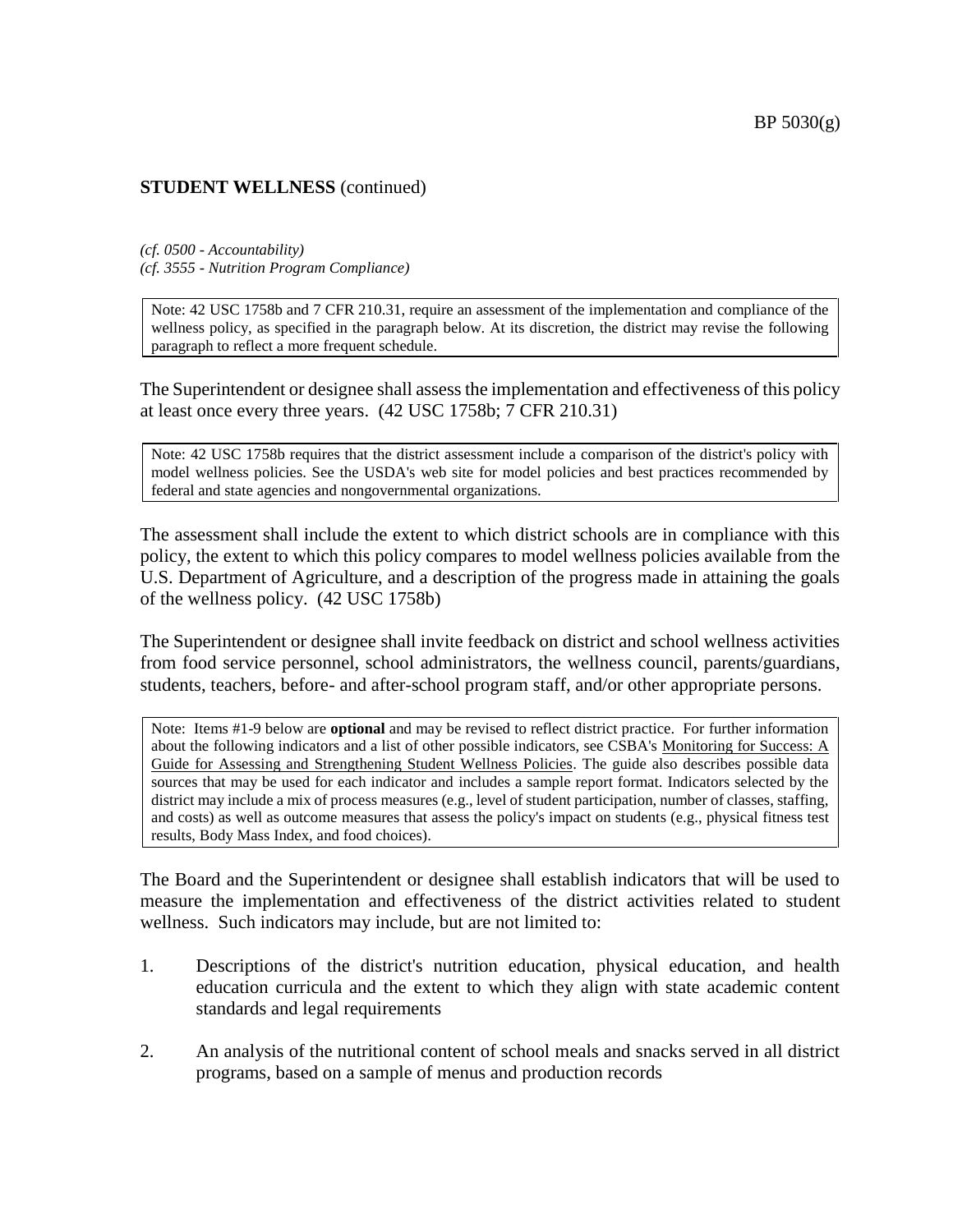- 3. Student participation rates in all school meal and/or snack programs, including the number of students enrolled in the free and reduced-price meals program compared to the number of students eligible for that program
- 4. Extent to which foods and beverages sold on campus outside the food services program, such as through vending machines, student stores, or fundraisers, comply with nutrition standards
- 5. Extent to which other foods and beverages that are available on campus during the school day, such as foods and beverages for classroom parties, school celebrations, and rewards/incentives, comply with nutrition standards
- 6. Results of the state's physical fitness test at applicable grade levels
- 7. Number of minutes of physical education offered at each grade span, and the estimated percentage of class time spent in moderate to vigorous physical activity
- 8. A description of district efforts to provide additional opportunities for physical activity outside of the physical education program
- 9. A description of other districtwide or school-based wellness activities offered, including the number of sites and/or students participating, as appropriate

As feasible, the assessment report may include a comparison of results across multiple years, a comparison of district data with county, statewide, or national data, and/or a comparison of wellness data with other student outcomes such as academic indicators or student discipline rates.

Note: In addition to the district self-assessment described above, 7 CFR 210. 18, as amended by 81 Fed. Reg. 50151, requires that the CDE conduct administrative reviews of all districts at least once every three years to ensure that districts are complying with their wellness policy. See section "Records" below for information about records that may be required for this assessment. The USDA's Food and Nutrition Service may grant a one-year extension to the CDE's three-year review cycle if needed for efficient state management of the program.

In addition, the Superintendent or designee shall prepare and maintain the proper documentation and records needed for the administrative review of the district's wellness policy conducted by the California Department of Education (CDE) every three years.

The assessment results of both the district and state evaluations shall be submitted to the Board for the purposes of evaluating policy and practice, recognizing accomplishments, and making policy adjustments as needed to focus district resources and efforts on actions that are most likely to make a positive impact on student health and achievement.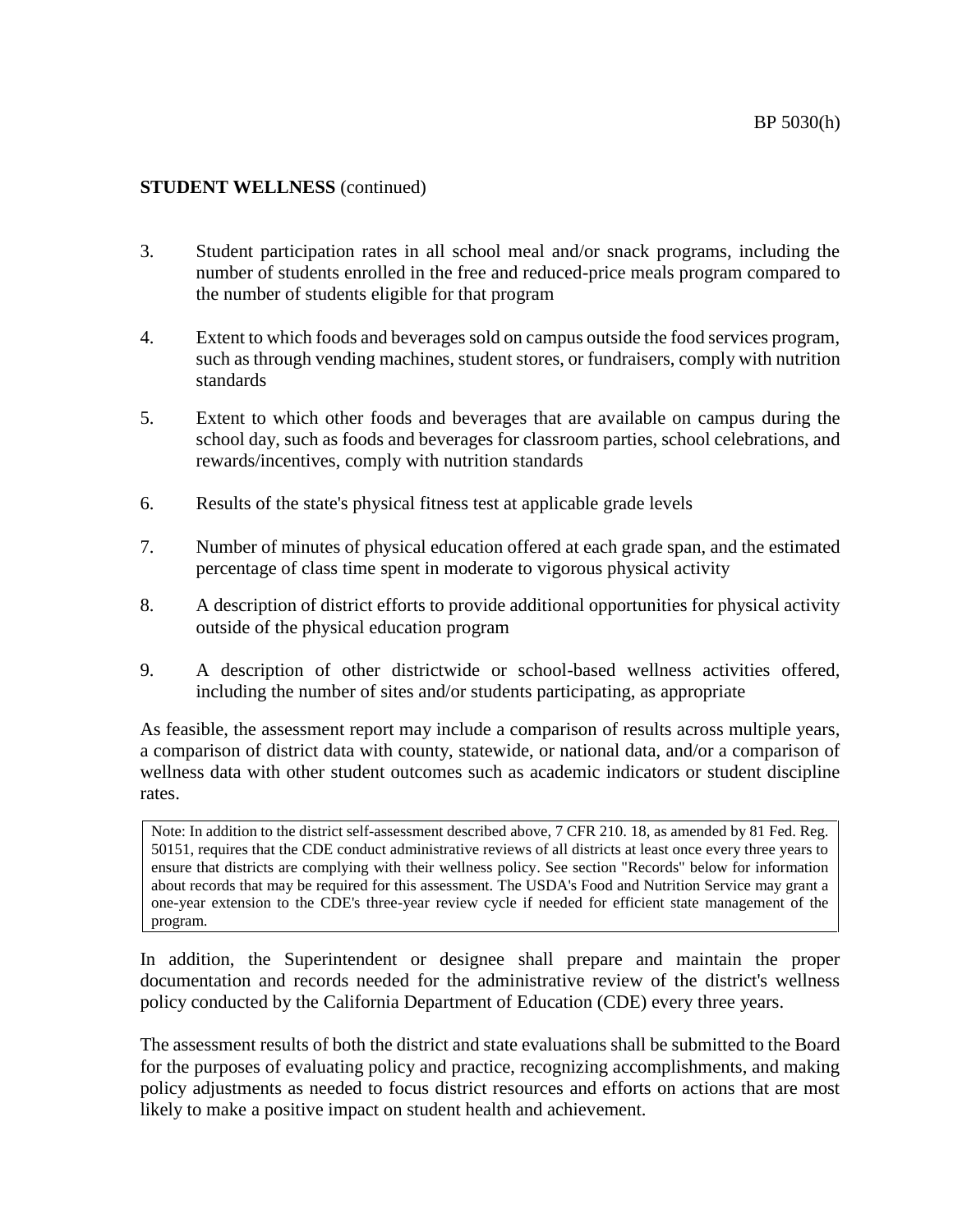#### **Notifications**

Note: Pursuant to Education Code 49432, 42 USC 1758b, and 7 CFR 210.31, the district is required to inform the public of the content and implementation of the wellness policy and the district's progress towards meeting the goals of the policy, as described below.

The Superintendent or designee shall inform the public about the content and implementation of the district's wellness policy and shall make the policy, and any updates to the policy, available the public on an annual basis. He/she shall also inform the public of the district's progress towards meeting the goals of the wellness policy, including the availability of the triennial district assessment. (Education Code 49432; 42 USC 1758b; 7 CFR 210.31)

*(cf. 5145.6 - Parental Notifications)*

Note: The following **optional** paragraph may be revised to reflect district practice.

The Superintendent or designee shall distribute this information through the most effective methods of communication, including district or school newsletters, handouts, parent/guardian meetings, district and school web sites, and other communications. Outreach to parents/guardians shall emphasize the relationship between student health and wellness and academic performance.

- *(cf. 1100 - Communication with the Public)*
- *(cf. 1112 - Media Relations)*
- *(cf. 1113 - District and School Web Sites)*
- *(cf. 1114 - District-Sponsored Social Media)*
- *(cf. 6020 - Parent Involvement)*

Note: As amended by SB 1169 (Ch. 280, Statutes of 2016), Education Code 49432 no longer requires schools to post the district's policies and regulations on nutrition and physical activity in public view within all school cafeterias or other central eating areas. Education Code 49432 continues to authorize, but does not require, schools to post a summary of nutrition and physical activity laws and regulations. The following paragraph is **optional**.

Each school may post a summary of nutrition and physical activity laws and regulations prepared by the CDE.

#### **Records**

Note: 7 CFR 210.31, as added by 81 Fed. Reg. 50151, requires the district to retain records to document compliance with the federal regulation. The following paragraph outlines the records that, at a minimum, must be retained by the district.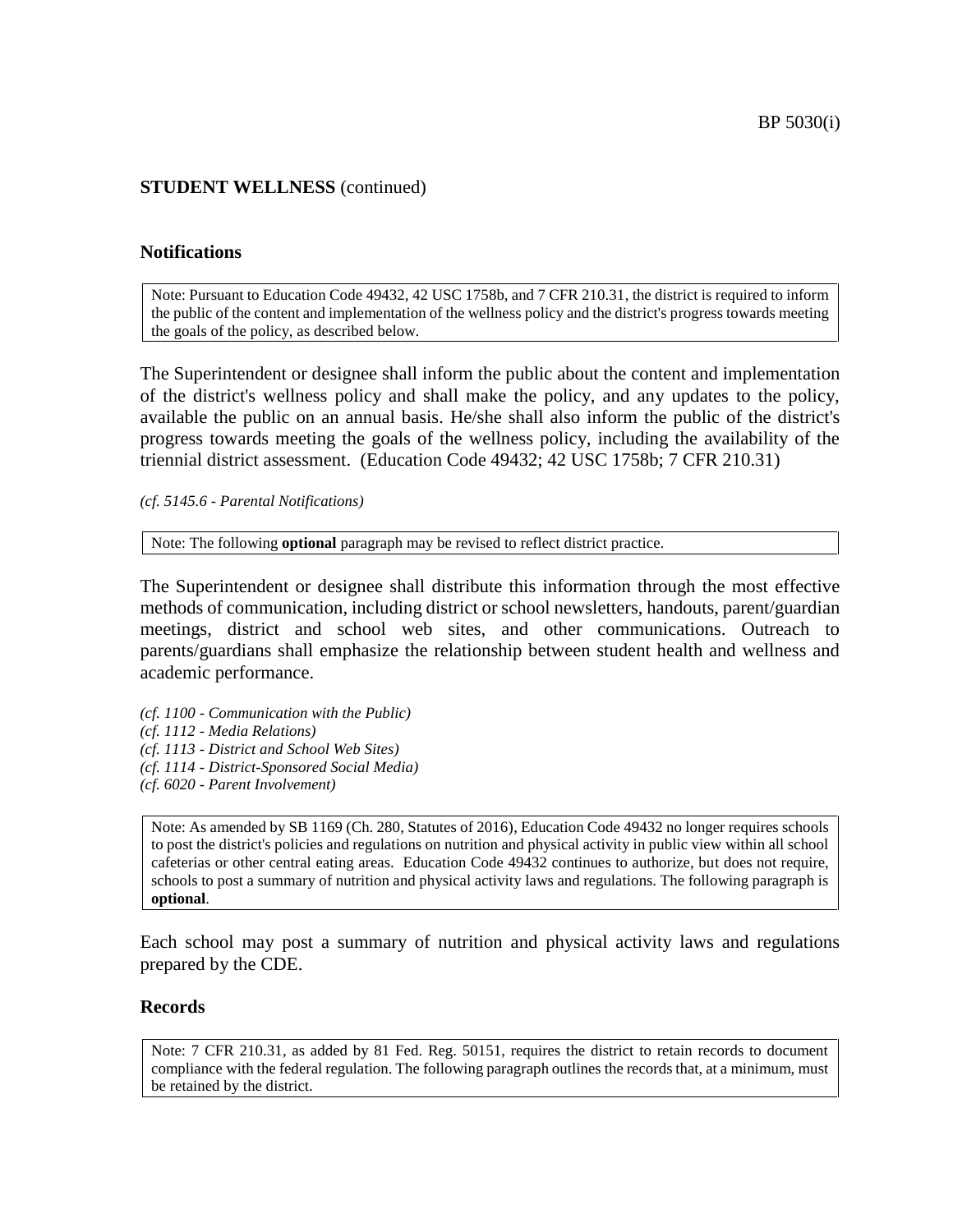The Superintendent or designee shall retain records that document compliance with 7 CFR 210.31, including, but not limited to, the written student wellness policy, documentation of the triennial assessment of the wellness policy for each school site, and documentation demonstrating compliance with the community involvement requirements, including requirements to make the policy and assessment results available to the public. (7 CFR 210.31)

*Legal Reference:*

*EDUCATION CODE 33350-33354 CDE responsibilities re: physical education 38086 Free fresh drinking water 49430-49434 Pupil Nutrition, Health, and Achievement Act of 2001 49490-49494 School breakfast and lunch programs 49500-49505 School meals 49510-49520 Nutrition 49530-49536 Child Nutrition Act 49540-49546 Child care food program 49547-49548.3 Comprehensive nutrition services 49550-49562 Meals for needy students 49565-49565.8 California Fresh Start pilot program 49570 National School Lunch Act 51210 Course of study, grades 1-6 51210.1-51210.2 Physical education, grades 1-6 51210.4 Nutrition education 51220 Course of study, grades 7-12 51222 Physical education 51223 Physical education, elementary schools 51795-51798 School instructional gardens 51880-51921 Comprehensive health education CODE OF REGULATIONS, TITLE 5 15500-15501 Food sales by student organizations 15510 Mandatory meals for needy students 15530-15535 Nutrition education 15550-15565 School lunch and breakfast programs UNITED STATES CODE, TITLE 42 1751-1769j National School Lunch Program, especially: 1758b Local wellness policy 1771-1793 Child Nutrition Act, especially: 1773 School Breakfast Program 1779 Rules and regulations, Child Nutrition Act*

*Legal Reference: (see next page)*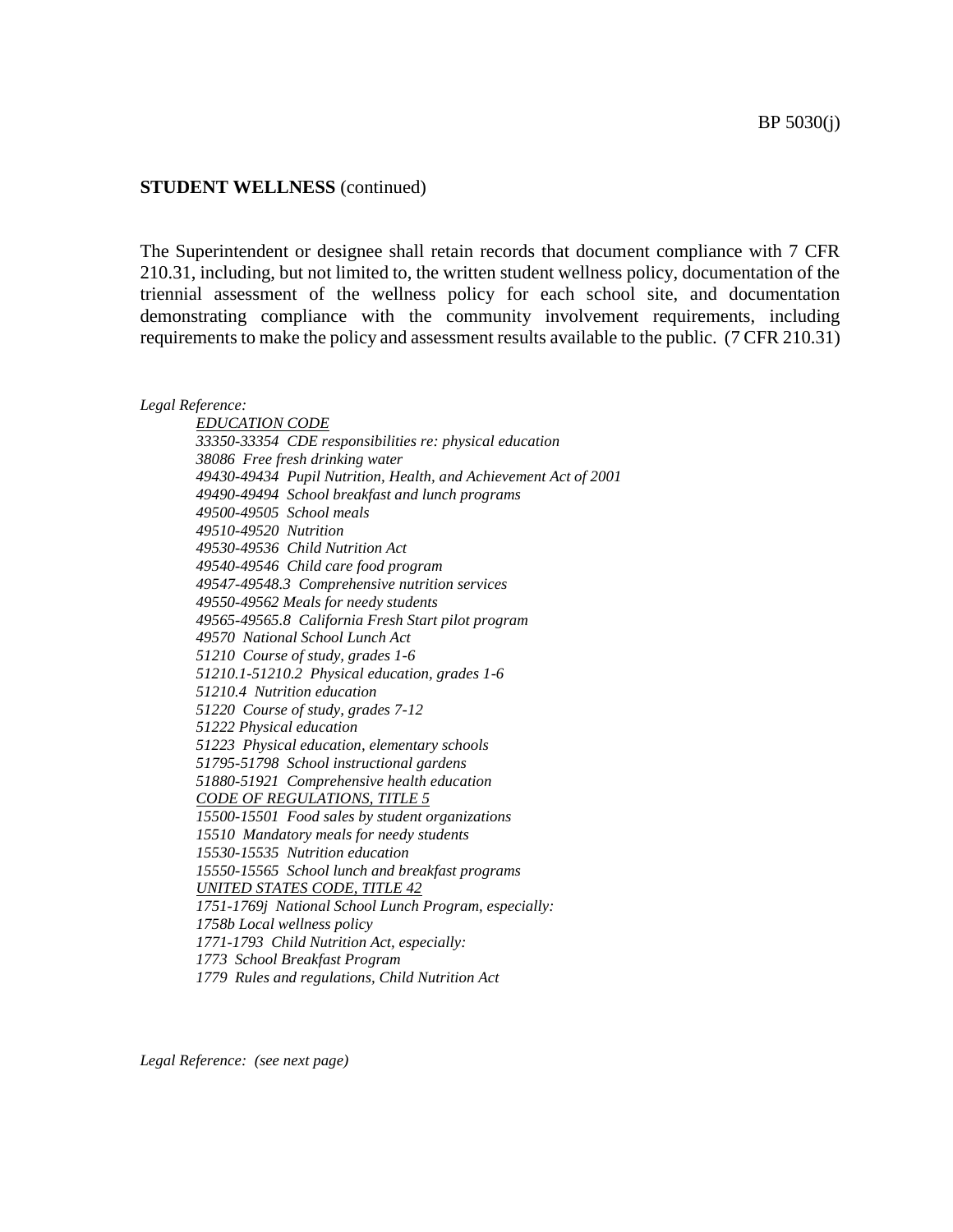*Legal Reference: (continued)*

*CODE OF FEDERAL REGULATIONS, TITLE 7 210.1-210.33 National School Lunch Program, especially: 210.31 Wellness policy 220.1-220.22 National School Breakfast Program COURT DECISIONS Frazer v. Dixon Unified School District, (1993) 18 Cal.App.4th 781*

*Management Resources:*

*CSBA PUBLICATIONS Integrating Physical Activity into the School Day, Governance Brief, April 2016 Increasing Access to Drinking Water in Schools, Policy Brief, April 2013 Monitoring for Success: A Guide for Assessing and Strengthening Student Wellness Policies, rev. 2012 Nutrition Standards for Schools: Implications for Student Wellness, Policy Brief, rev. April 2012 Student Wellness: A Healthy Food and Physical Activity Policy Resource Guide, rev. 2012 Physical Activity and Physical Education in California Schools, Research Brief, April 2010 Building Healthy Communities: A School Leader's Guide to Collaboration and Community Engagement, 2009 CSBA PUBLICATIONS (continued) Safe Routes to School: Program and Policy Strategies for School Districts, Policy Brief, 2009 Physical Education and California Schools, Policy Brief, rev. October 2007 School-Based Marketing of Foods and Beverages: Policy Implications for School Boards, Policy Brief, March 2006 CALIFORNIA DEPARTMENT OF EDUCATION PUBLICATIONS Physical Education Framework for California Public Schools, Kindergarten Through Grade Twelve, 2009 Health Framework for California Public Schools, Kindergarten Through Grade Twelve, 2003 CALIFORNIA PROJECT LEAN PUBLICATIONS Policy in Action: A Guide to Implementing Your Local School Wellness Policy, October 2006 CENTER FOR COLLABORATIVE SOLUTIONS Changing Lives, Saving Lives: A Step-by-Step Guide to Developing Exemplary Practices in Healthy Eating, Physical Activity and Food Security in Afterschool Programs, January 2015 CENTERS FOR DISEASE CONTROL AND PREVENTION PUBLICATIONS School Health Index for Physical Activity and Healthy Eating: A Self-Assessment and Planning Guide,* 

*rev. 2012*

*Management Resources continued: (see next page)*